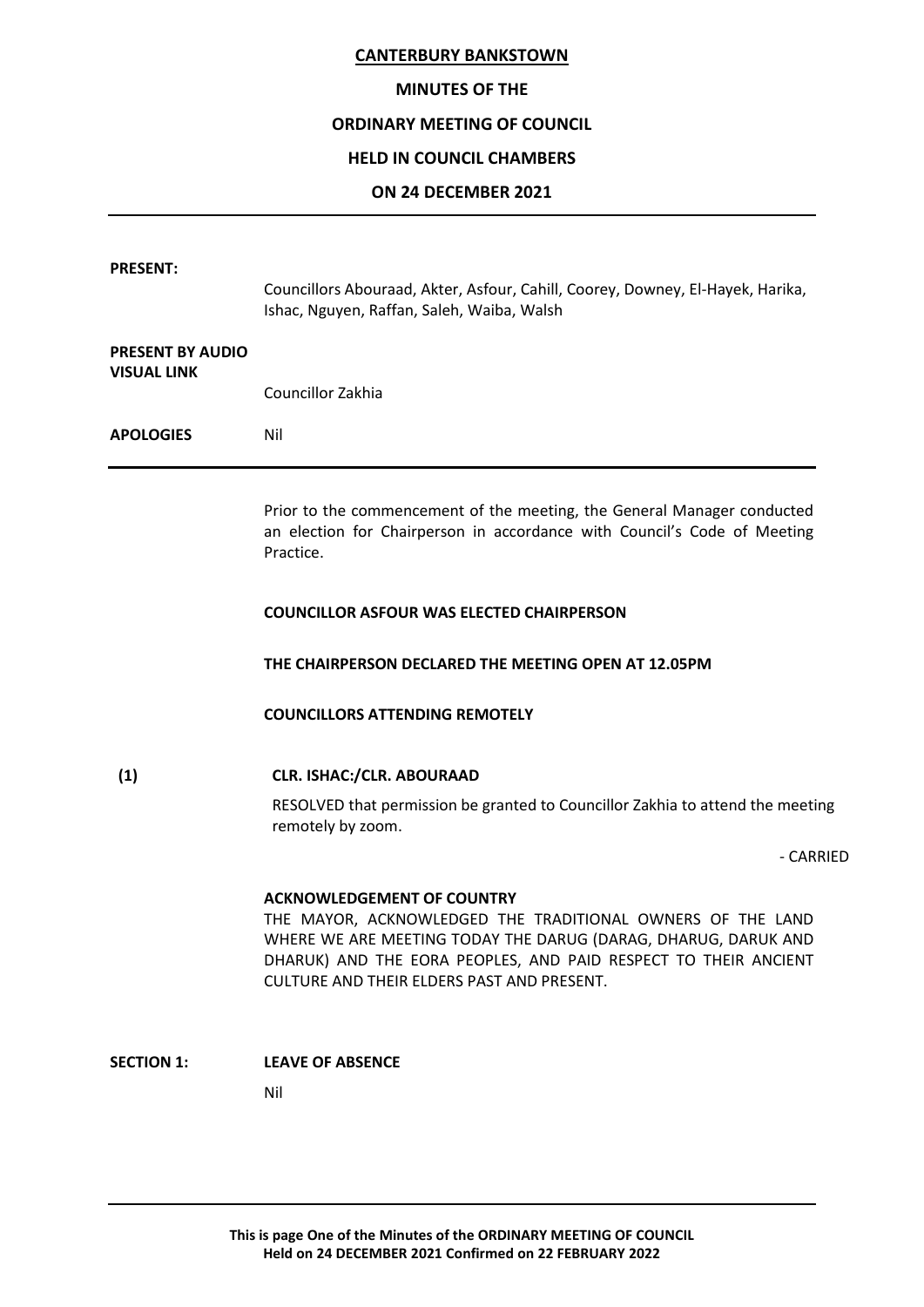#### **MINUTES OF THE**

### **ORDINARY MEETING OF COUNCIL**

# **HELD IN COUNCIL CHAMBERS**

# **ON 24 DECEMBER 2021**

# **SECTION 2: DECLARATIONS OF PECUNIARY INTEREST OR NON-PECUNIARY CONFLICT OF INTEREST**

Nil

- **SECTION 3: GOVERNANCE AND ADMINISTRATION MATTERS**
- **ITEM 3.1 OATH OR AFFIRMATION OF OFFICE BY COUNCILLORS**
- **(2) CLR. ISHAC:/CLR. EL-HAYEK**

RESOLVED that the report be noted.

- CARRIED

# **ITEM 3.2 MAYORAL ELECTION - DECEMBER 2021 TO SEPTEMBER 2023**

# **(3) CLR. DOWNEY:/CLR. EL-HAYEK**

RESOLVED that

- 1. In accordance with Schedule 7 of the Local Government (General) Regulation 2021 the General Manager, as the Returning Officer, conduct the Election of the Mayor.
- 2. In the event that there be more than one (1) nomination, Council determine the method of voting.

THE CHAIRPERSON VACATED THE CHAIR. THE GENERAL MANGER ASSUMED THE ROLE OF THE RETURNING OFFICER.

THE RETURNING OFFICER CALLED FOR NOMINATIONS IN WRITING FOR THE OFFICE OF THE MAYOR FOR THE PERIOD DECEMBER 2021 TO SEPTEMBER 2023.

THE FOLLOWING NOMINATIONS WERE RECEIVED:

CLR ISHAC

CLR ASFOUR

# **AN OPEN BALLOT WAS CONDUCTED BY THE RETURNING OFFICER WHICH RESULTED AS FOLOWS:**

**CLR ISHAC 5 VOTES**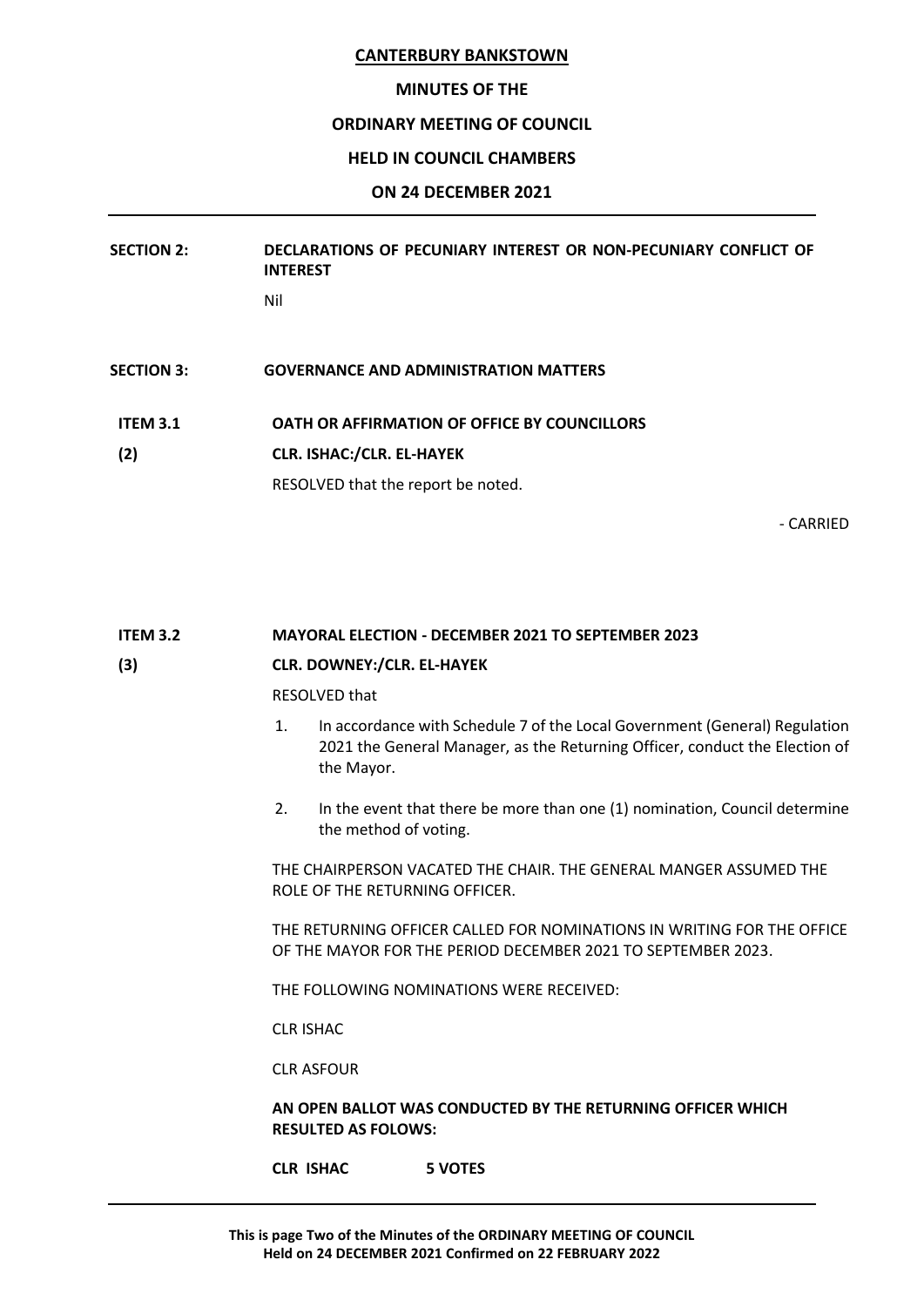#### **MINUTES OF THE**

#### **ORDINARY MEETING OF COUNCIL**

#### **HELD IN COUNCIL CHAMBERS**

#### **ON 24 DECEMBER 2021**

#### **CLR ASFOUR 10 VOTES**

**THE RETURNING OFFICER THEN DECLARED CLR ASFOUR ELECTED TO THE OFFICE OF MAYOR FOR THE PERIOD DECEMBER 2021 TO SEPTEMBER 2023.**

**AT THIS STAGE HIS WORSHIP THE MAYOR CLR ASFOUR ASSUMED THE CHAIR.**

- CARRIED

#### **ITEM 3.3 ELECTION OF DEPUTY MAYOR**

#### **(4) CLR. DOWNEY:/CLR. WALSH**

RESOLVED that

- 1. Council elect a Deputy Mayor for the period December 2021 to September 2022.
- 2. The fee for the Deputy Mayor be set at 15% of the Mayoral fee per annum for the term of office.
- 3. In accordance with Section 7 of the Local Government (General) Regulation 2021, the General Manager, as the Returning Officer be requested to administer the Election of the Deputy Mayor.
- 4. In the event that there be more than one (1) nomination the method of voting be open voting.

THE RETURNING OFFICER CALLED FOR NOMINATIONS IN WRITING FOR THE OFFICE OF THE DEPUTY MAYOR FOR THE PERIOD DECEMBER 2021 TO SEPTEMBER 2022.

THE FOLLOWING NOMINATIONS WERE RECEIVED:

CLR ABOURAAD

CLR EL-HAYEK

#### **AN OPEN BALLOT WAS CONDUCTED BY THE RETURNING OFFICER WHICH RESULTED AS FOLOWS:**

- **CLR ABOURAAD 5 VOTES**
- **CLR EL-HAYEK 10 VOTES**